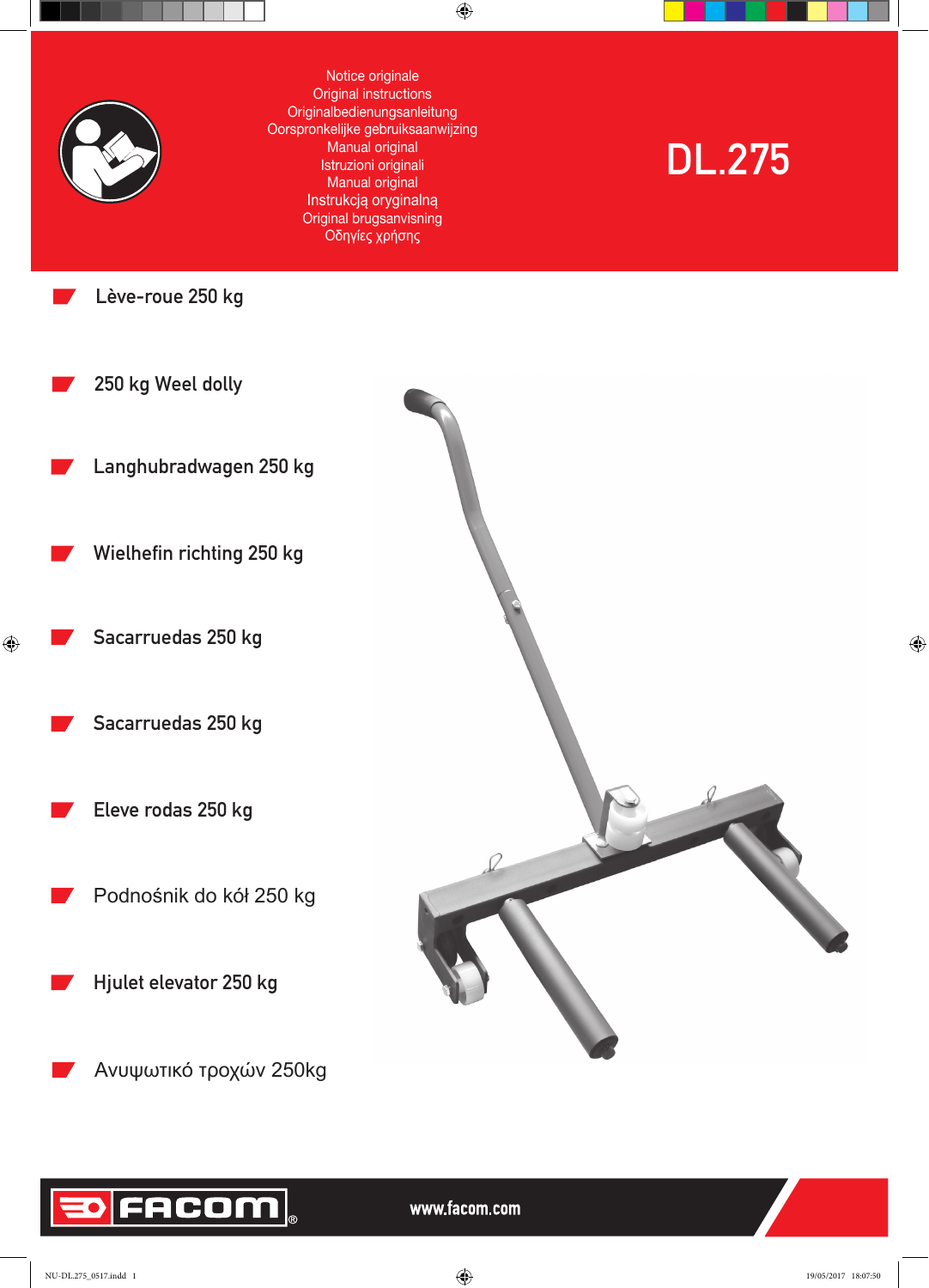









## **FR**

 $\bigoplus$ 

### CARACTÉRISTIQUES

- Depose roue pour manipuler les roues pouvant peser jusqu'à 250 kg
- Sécurité pour le retrait et le remplacement de roues et de pneus lourds de véhicules utilitaires.
- Galets ajustables avec paliers de type industriel qui facilitent le fonctionnement.
- • 3 positions pour les galets en fonction de la taille de la roue.
- Pour toutes les roues de 182,88 cm  $(6,5")$  à 670,56 cm  $(22,5")$ .

GARANTIE Type D = 2 ans. Voir les conditions générales dans le tarif FACOM.

# **EN**

### FEATURES

- Heavy duty dolly lifts up to 250 kgs.
- Safe back when removing, replacing, heavy commercial wheels and tires.
- Adjustable rollers with industrial bearing for easy operation.
- • 3 positions for rollers depending on wheel size.
- For all wheels from  $182,88$  cm  $(6,5)$  ") to  $670,56$  cm  $(22.5)$ ".

• **GUARANTEE** Type  $D = 2$  years. See the general conditions in the FACOM price list.

# **DE**

### **EIGENSCHAFTEN**

- Hochleistungshublift bis zu 250 kg.
- Rückenschonend beim Entfernen und Ersetzen schwerer kommerzieller Räder und Reifen.
- Einstellbare Walzen mit Industrielagern für einfachen Betrieb.
- 3 Walzenpositionen, je nach Radgröße.
- Für alle Räder von 182,88 cm (6,5 ") bis 670,56 cm (22.5").

GARANTIE Typ D = 2 Jahre. Siehe die allgemeinen Geschäftsbedingungen.

⊕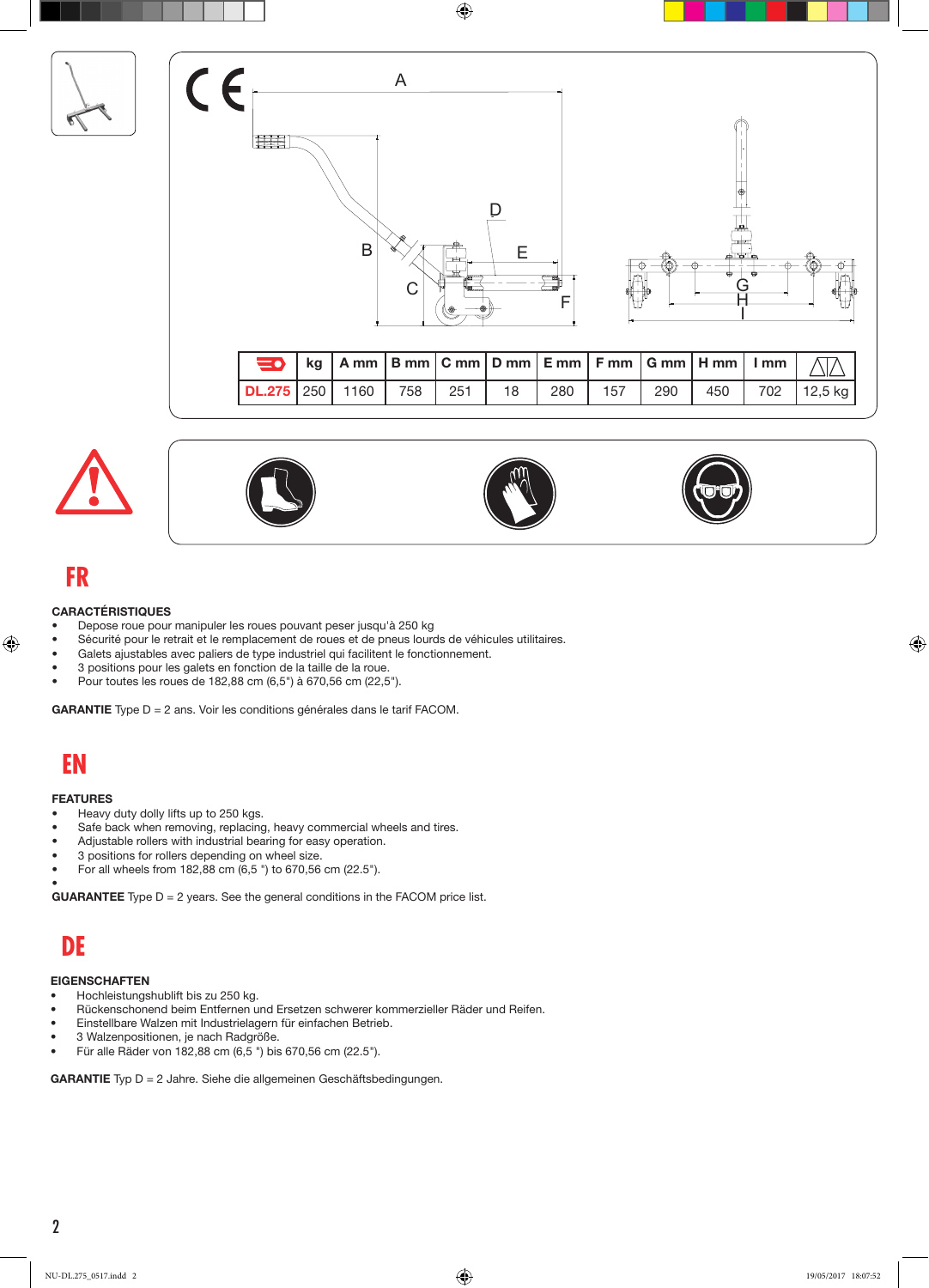$\bigoplus$ 

### **NL**

### **FUNCTIES**

- Dolly voor zware toepassingen heft maximaal 250 kg.
- Veilig voor uw rug wanneer u wielen en banden van zware commerciële voertuigen verplaatst, vervangt.
- Verstelbare rollen met industriële lager voor gemakkelijke bediening.
- 3 posities voor rollers afhankelijk van wielformaat.
- Voor alle wielen van 182,88 cm (6,5 ") tot 670,56 cm (22,5").

GARANTIE Type D = 2 jaar. Zie de algemene voorwaarden in de tarieven van FACOM.

# **ES**

### CARACTERÍSTICAS

- El sacarruedas para servicio pesado eleva hasta 250 kg.
- Soporte seguro cuando se extraen o cambian ruedas y neumáticos comerciales pesados.
- Rodillos ajustables con cojinetes industriales para un fácil funcionamiento.
- 3 posiciones de los rodillos dependiendo del tamaño de la rueda.
- Para todas las ruedas de 182.88 cm (6,5") a 670.56 cm (22.5").

GARANTÍA Tipo D = 2 años. Ver las condiciones generales en la tarifa FACOM.

### **IT**

### **CARATTERISTICHE**

- Il carrello sollevatore idraulico per ruote solleva fino a 250 kg.
- Protegge la schiena dell'operatore al momento di smontare e sostituire pesanti ruote e pneumatici di veicoli commerciali.
- Rulli regolabili dotati di cuscinetti industriali per un facile utilizzo.
- 3 posizioni per i rulli in base alle dimensioni della ruota.
- Adatto per tutte le ruote da 182,88 cm (6,5 ") a 670,56 cm (22,5").

GARANZIA Tipo D = 2 anni. Vedere le condizioni generali sul listino FACOM

# **PT**

### **FUNCÕES**

⊕

- A plataforma de uso industrial tem capacidade para levantar 250 kg.
- Recue com segurança quando remover, substituir rodas e pneus comerciais pesados.
- Rolos ajustáveis com rolamentos industriais para um fácil funcionamento.
- 3 posições para os rolos, dependendo do tamanho das rodas.
- Para todas as rodas de 182,88 cm (6,5 ") a 670,56 cm (22,5").

GARANTIA : Tipo D = 2 anos. Ver as condições gerais no catálogo FACOM.

# **DA**

#### **FUNKTIONER**

- Heavy duty hjulløfter, løfter op til 250 kg.
- Beskytter mod rygskader, når der skal afmonteres og udskiftes tunge kommercielle hjul og dæk.
- Justérbare løfteruller, med industrielle kuglelejer, for nem betjening.
- 3 positioner for løfteruller, afhængigt af hjulstørrelse.
- For alle hjul fra 182,88 cm (6,5 ") til 670,56 cm (22,5 ").

GARANTI Type D = 2 år. Se de generelle betingelser i FACOM's prisliste.

# **EL**

### **ΧΑΡΑΚΤΗΡΙΣΤΙΚΑ**

- Ανυψωτικό βαρέος τύπου που ανυψώνει έως και 250 κιλά.
- Ασφαλής υποστήριξη κατά την αφαίρεση και αντικατάσταση επαγγελματικών τροχών και ελαστικών μεγάλου βάρους.
- Ρυθμιζόμενα ράουλα με βιομηχανικά έδρανα για εύκολη λειτουργία.
- 3 θέσεις για τα ράουλα ανάλογα με το μέγεθος τροχού.
- Για όλους τους τροχούς από 182,88 cm (6,5") έως τα 670,56 cm (22,5").

**ΕΓΓΥΗΣΗ** Τύπ ος D = 2 χρόνια. Ανατρέξτε στο υς γενικο ύς όρ ους πο υ αναγράφο νται στ ον τιμο κατάλ ογο FACOM.

⊕